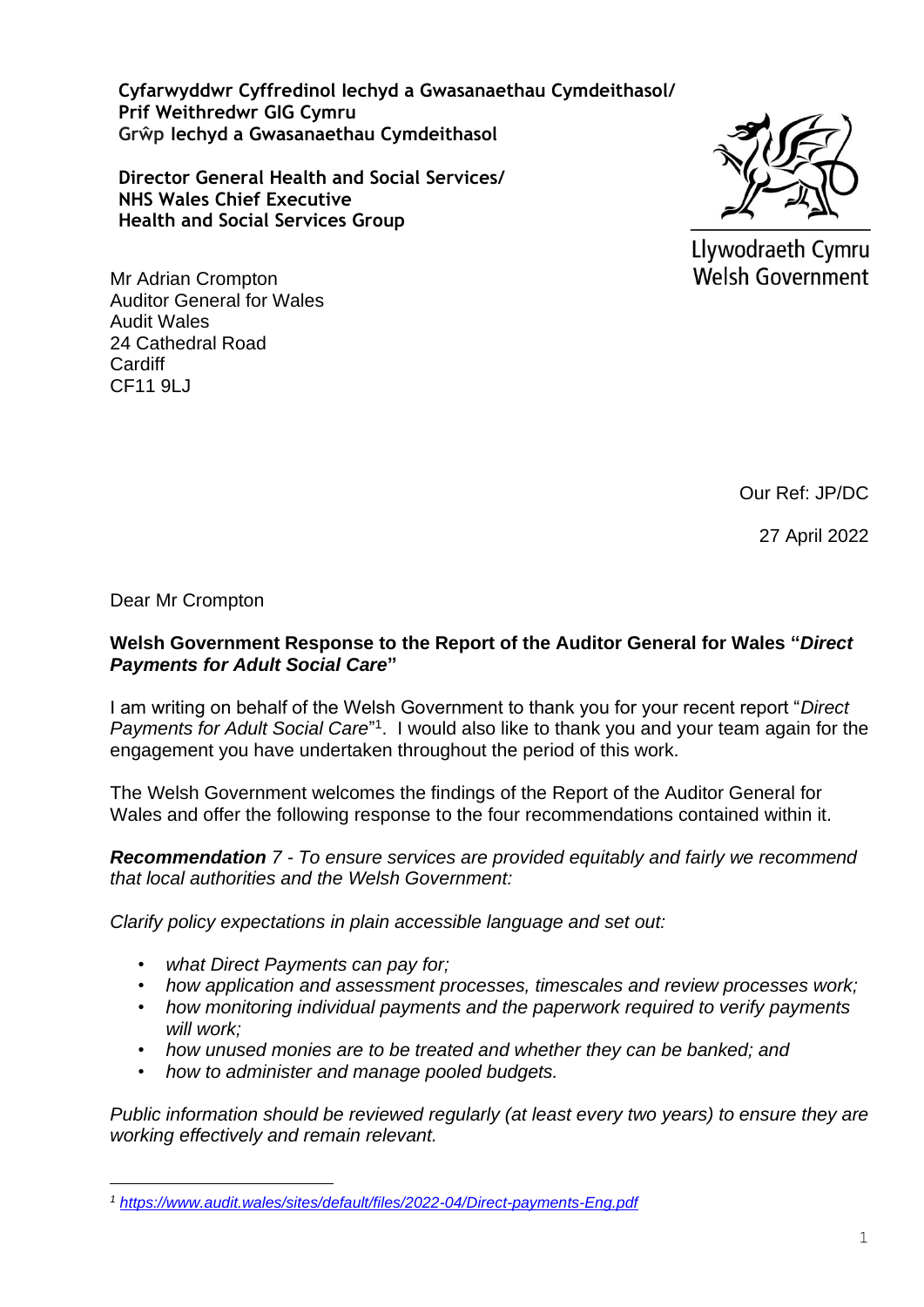*Accept* – The Welsh Government accepts this recommendation and will work with local authorities to improve clarity and understanding.

Through the Part 4 Code of Practice (Meeting Needs), we have set out a clear statutory framework of rights and responsibilities to enable people to receive and manage their direct payments.

Direct payments can be provided to meet any assessed, eligible need for care and support a local authority is required to meet. Direct payments must be made available in all cases where they enable personal outcomes to be achieved.

It is important to emphasise that a local authority must be satisfied that the person's requirements and their personal outcomes can and will be met through this provision. That is because as with any other arrangements to meet assessed, eligible needs the local authority are still required to meet with people to formally review people are achieving the outcomes they have identified as personal to them.

Through the Code of Practice, we provided clear protections specifying that local authorities must ensure the value of a direct payment made is equivalent to its estimate of the reasonable cost of securing the care and support required. The value must be sufficient to enable the people to secure the care and support required to a standard the local authority considers reasonable.

The Code reinforces that a person's needs can fluctuate and that arrangements for payment and repayment, where relevant, reflect those needs and the importance of ensuring all parties have a clear understanding of how this will be managed.

Direct payments specifically support people to establish arrangements that are bespoke to them. Direct payments by their very nature promote and enable variation in how outcomes can be achieved and the resources required to achieve those outcomes. Direct payments empower person-centred and person-directed care and support which recognises that different people have different needs and require different levels of care and support as do those receiving care and support commissioned or managed by their local authority

Exhibit 1 of the Auditor General's Report provides a very useful illustration of the characteristics of a local authority that effectively encourages, manages and supports people to use direct payments. The Report also includes a number of recommendations for local authorities to improve the provision of the information to people as well as through the workforce. Taken together, we intend to explore how we can collectively reinforce rights and entitlements to improve the consistency of approach and offer around direct payments that ensures equity without diluting individual voice and control.

## *Recommendation 8 - Ensure that people who receive both NHS continuing healthcare and Direct Payments have greater voice, choice and control in decision making.*

*Accept* – The Welsh Government accepts this recommendation. We have committed through our Programme for Government to improve the interface between Continuing NHS Healthcare (CHC) and direct payments.

We continue to work with stakeholders, including disabled people and people with lived experience, to co-produce additional guidance to support voice and control for people receiving CHC.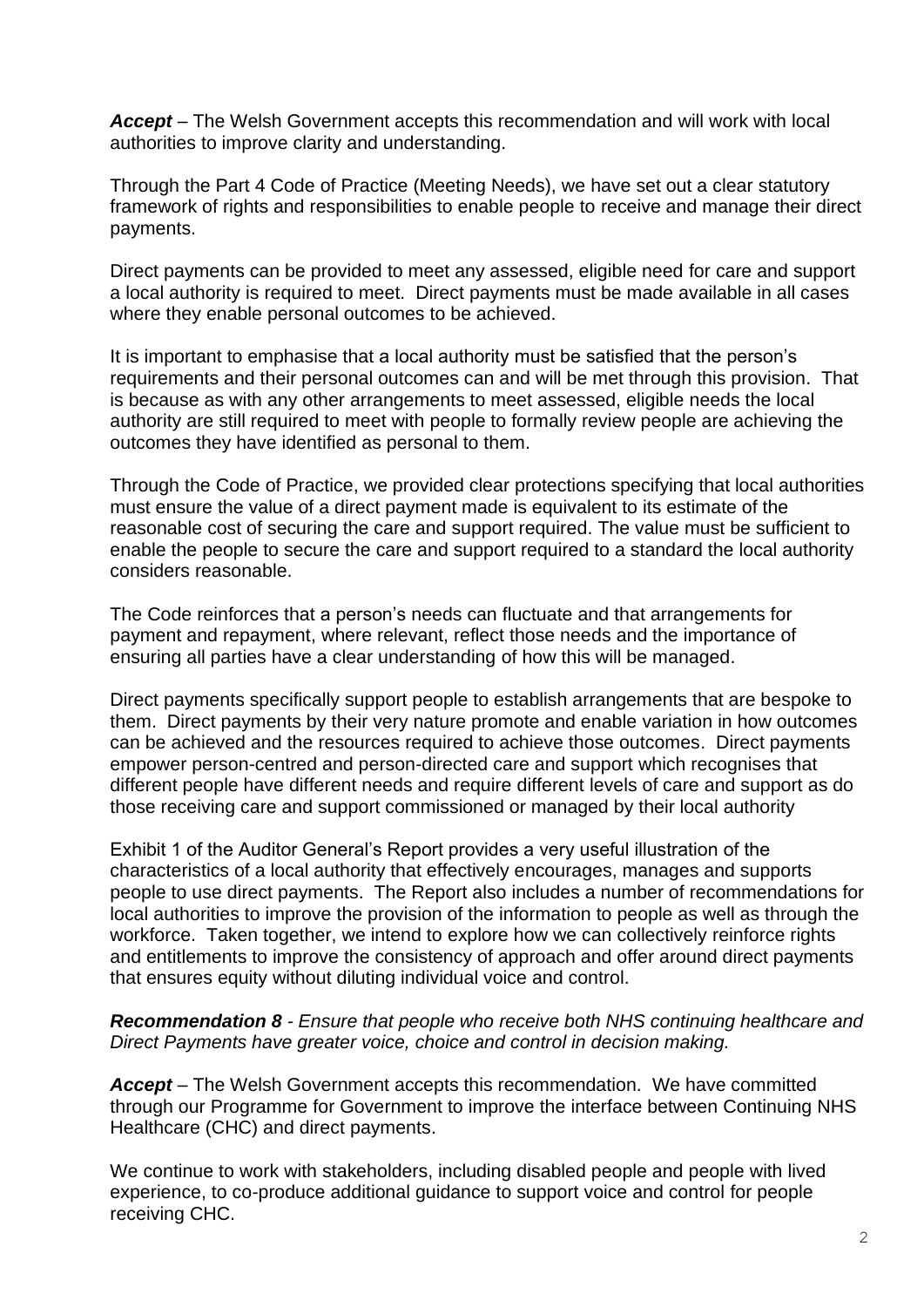To support and enable improved experiences and outcomes, we have published the revised *Continuing NHS Healthcare (CHC) Framework 2021<sup>2</sup>* together with a revised *Decision*  Support Tool (DST) 2021<sup>3</sup>, which supports CHC assessment. These became operational from 1 April 2022 and include interim measures to improve the interface between CHC and direct payments through the use of Independent User Trusts (IUTs) and adopting existing personnel previously employed via direct payments are examples of interim options, other options may well also be considered.

Alongside this we have committed to develop additional guidance to support such interim measures, to publish a public information booklet and to work with stakeholders to review the performance framework for CHC. For the longer-term, we are exploring potential legislative options with stakeholders that could enable direct payments under CHC.

*Recommendations 9 and 10 - To effectively manage performance and be able to judge the impact and value for money of Direct Payments, we recommend that local authorities and the Welsh Government:*

*R9 - Work together to establish a system to fully evaluate Direct Payments that captures all elements of the process – information, promotion, assessing, managing and evaluating impact on wellbeing and independence.* 

*R10 - Annually publish performance information for all elements of Direct Payments to enable a whole system view of delivery and impact to support improvement*

**Accept**. The Welsh Government accepts this Recommendation.

The use and impact of direct payments form part of the formal impact evaluation we have commissioned of the Social Services and Well-being (Wales) Act 2014<sup>4</sup> .

The findings from the "*Expectations and Experiences, Service User and Carer Perspectives on the Social Services and Well-being (Wales) Act 2014*" report published in March 2022<sup>5</sup> stated that:-

"*there were a range of contrasting, and somewhat contradictory views expressed, providing little consensus on the role and impact of Direct Payments*".

The final report from the Evaluation is due in the Autumn of 2022 and will include further evaluation and recommendations in relation to direct payments.

*<sup>2</sup> [https://gov.wales/national-framework-continuing-nhs-healthcare](https://eur01.safelinks.protection.outlook.com/?url=https%3A%2F%2Fgov.wales%2Fnational-framework-continuing-nhs-healthcare&data=04%7C01%7CDavid.Clayton%40gov.wales%7C8521563ca05646d5594008da135aad1d%7Ca2cc36c592804ae78887d06dab89216b%7C0%7C0%7C637843577430374559%7CUnknown%7CTWFpbGZsb3d8eyJWIjoiMC4wLjAwMDAiLCJQIjoiV2luMzIiLCJBTiI6Ik1haWwiLCJXVCI6Mn0%3D%7C3000&sdata=afi9JDlIrU0s%2FRcPsfeqlJR3pnUx4CGmLHLDE8zDHug%3D&reserved=0) <https://llyw.cymru/fframwaith-cenedlaethol-ar-gyfer-gofal-iechyd-parhaus-y-gig>*

*<sup>3</sup> <https://gov.wales/continuing-nhs-healthcare-decision-support-tool-dst-practitioners> <https://llyw.cymru/gofal-iechyd-parhaus-y-gig-adnodd-cymorth-penderfynu-acp-ddefnydd-ymarferwyr>*

*<sup>4</sup> <https://gov.wales/evaluation-social-services-and-well-being-wales-act-2014>*

*<sup>5</sup> [https://gov.wales/sites/default/files/statistics-and-research/2022-03/expectations-and-experiences-service](https://gov.wales/sites/default/files/statistics-and-research/2022-03/expectations-and-experiences-service-user-and-carer-perspectives-on-the-social-services-and-well-being-wales-act.pdf)[user-and-carer-perspectives-on-the-social-services-and-well-being-wales-act.pdf](https://gov.wales/sites/default/files/statistics-and-research/2022-03/expectations-and-experiences-service-user-and-carer-perspectives-on-the-social-services-and-well-being-wales-act.pdf)*